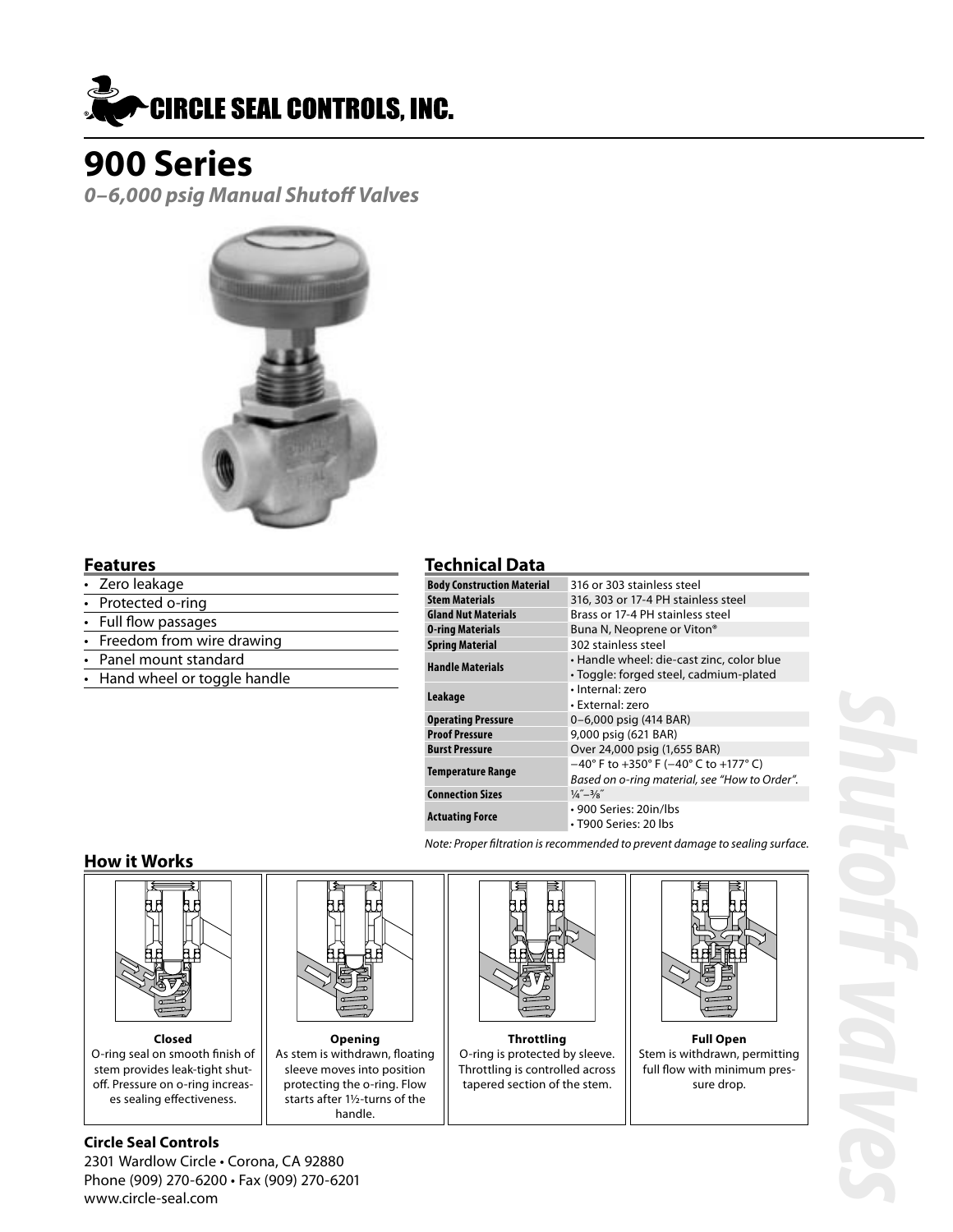### **Engineering Features**

Standard Design





Kel-F® or Teflon® seat eliminates the need for o-ring seal and floating sleeve.

### **N–, B–, A900 Series design detail**

Stem, seat and seal combine to provide accurate metering, full flow in either direction, and zero leakage shutoff.

N900 (nylon seat) Series valves are for general use. B900 (Kel-F® seat) or A900 (Teflon® seat) Series valves should be used for fluids not compatible with nylon or for service over +250° F.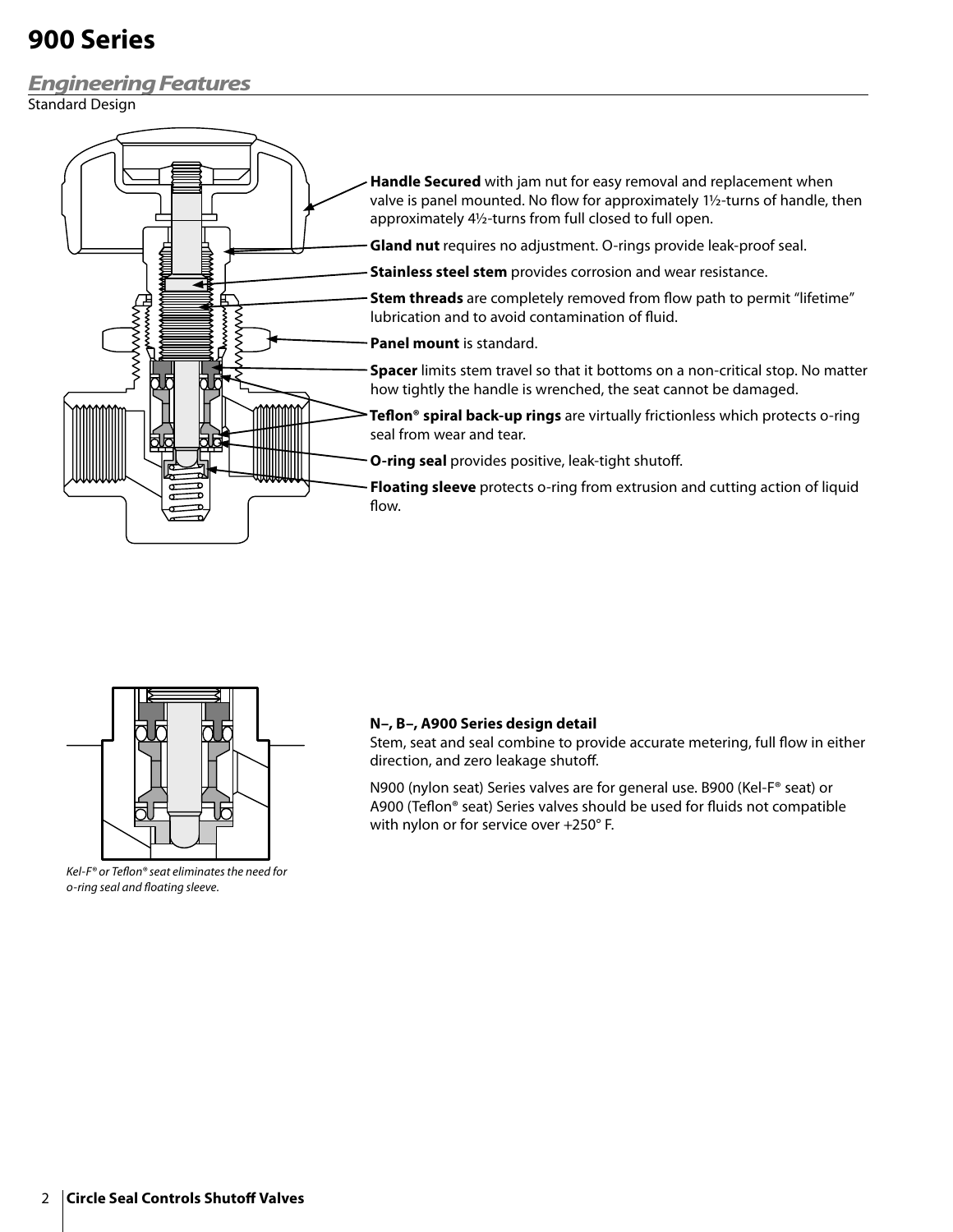## **Dimensions**



Prefix part number for 900, R900, Y900 and Z900 Series with N, B, or A if bi-directional flow capability is required.



**C900 SERIES** Manifold Mounted 2.00 Dia. Max 3.25 Min (Closed) O-ring size AS568-910 3.75 Max (Open)  $\overline{I}$ (not furnished) 0.75 Min 0.40 0.87 1.25 Hex  $1.50$ 7/8-14UNF-3A \<br>Back Up Ring MS 28774-112<br>O-ring size AS568-112<br>(Both not furnished) Ø 0.689<br>Ø 0.687 Dia

C900 Series—inlet size 0.203, outlet size 0.250. O-ring seals for manifold cavity are furnished by customer.



Cavity per AND10050–10 or SAE 5⁄8˝ straight thread connection (7⁄8–14UNF–3B) except as shown.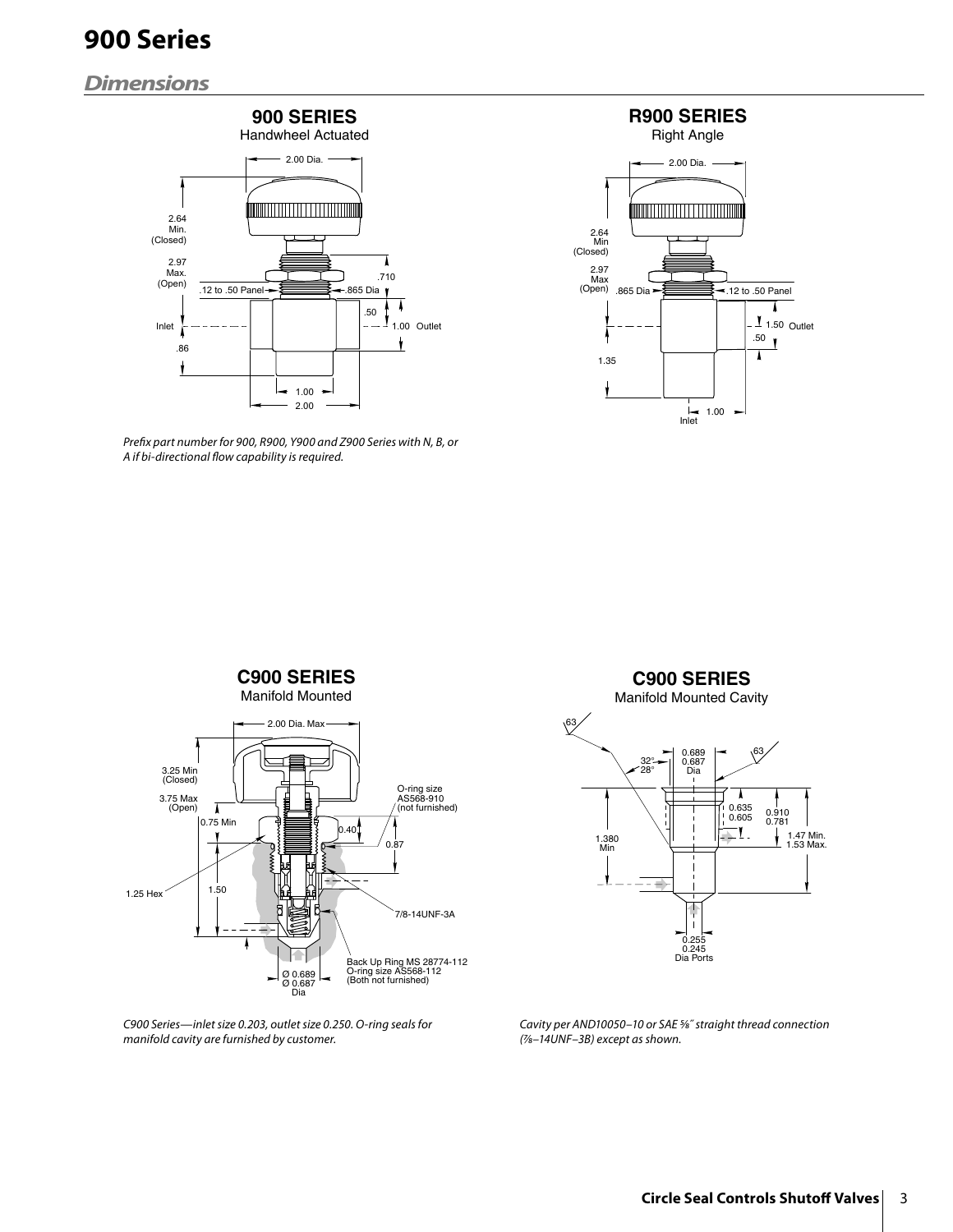## **Dimensions**

## **T900 SERIES**

Toggle Actuated



Spring and ball detent positively position handle open or closed. Holes are provided in toggle cam and clevis to permit locking valve closed against tampering.

Handle arc is 90°. Valve is open when handle is parallel with stem, closed when handle is in a plane parallel with body. Closed position of handle may be positioned (360°) as required by "cracking" gland nut, positioning handle and retightening gland nut.

Stem and seat design permit rapid actuation of the toggle handle with a minimum of opening and closing shock to the system.







#### **Y900 & Z900 Series Part Numbers**

Г

| <b>Part Number</b>       | <b>Inlet</b>                | <b>Outlet</b>               |
|--------------------------|-----------------------------|-----------------------------|
| Y900-2PPP<br>Z900-2PPP   | 1/4" female pipe            | 1/4" female pipe            |
| Y900-4BBB<br>Z900-4BBB   | 1/4" female tube            | 1/4" female tube            |
| Y900-6BBB<br>Z900-6BBB   | $\frac{3}{8}$ " female tube | $\frac{3}{8}$ " female tube |
| Y900-4T6BB<br>Z900-4T6BB | $\frac{1}{4}$ " male tube   | $\frac{3}{8}$ " female tube |
| Y900-6TBB<br>Z900-6TBB   | 3/ <sub>8</sub> " male tube | $\frac{3}{8}$ " female tube |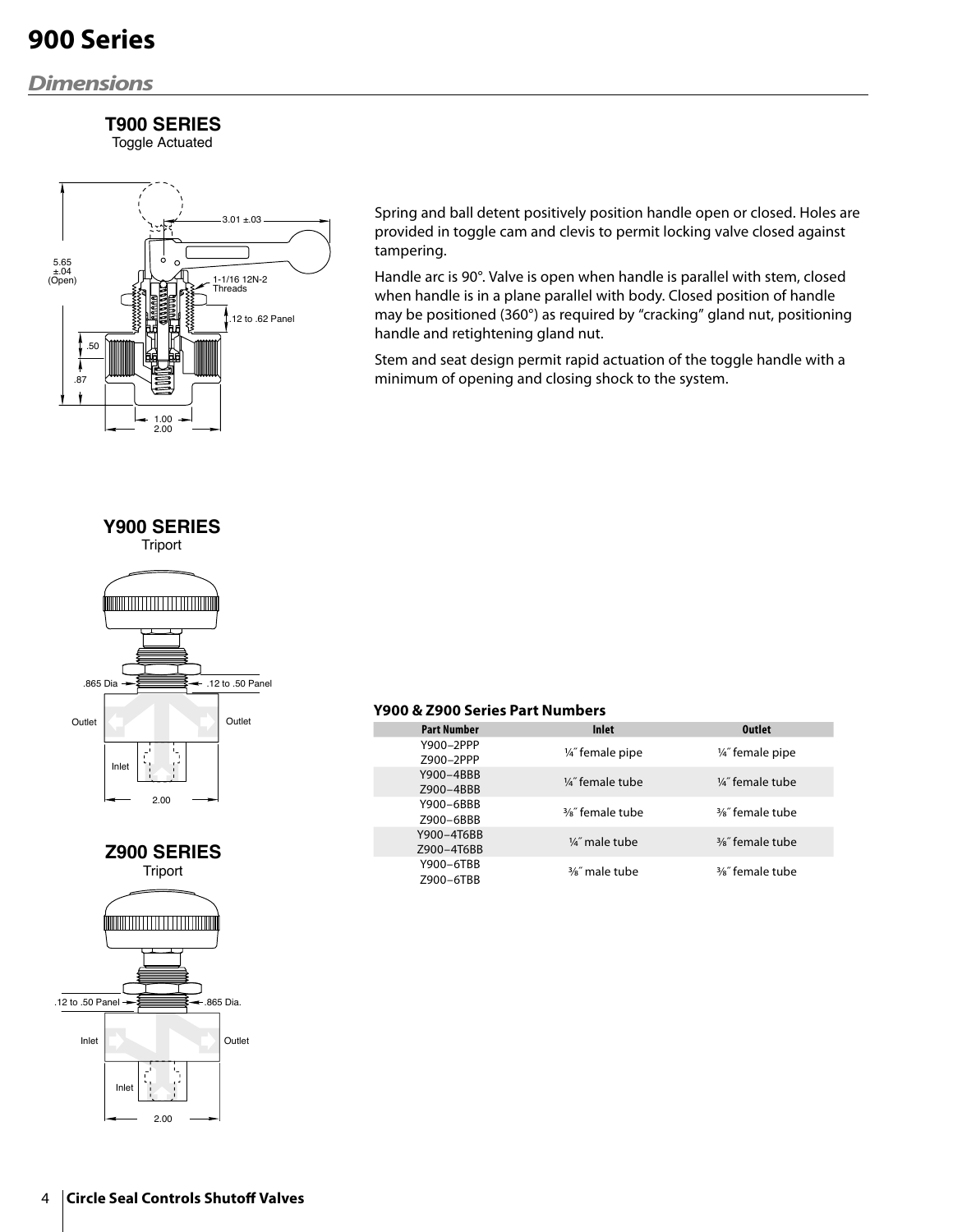## **Typical Flow Curves: 900 & T900 Series**